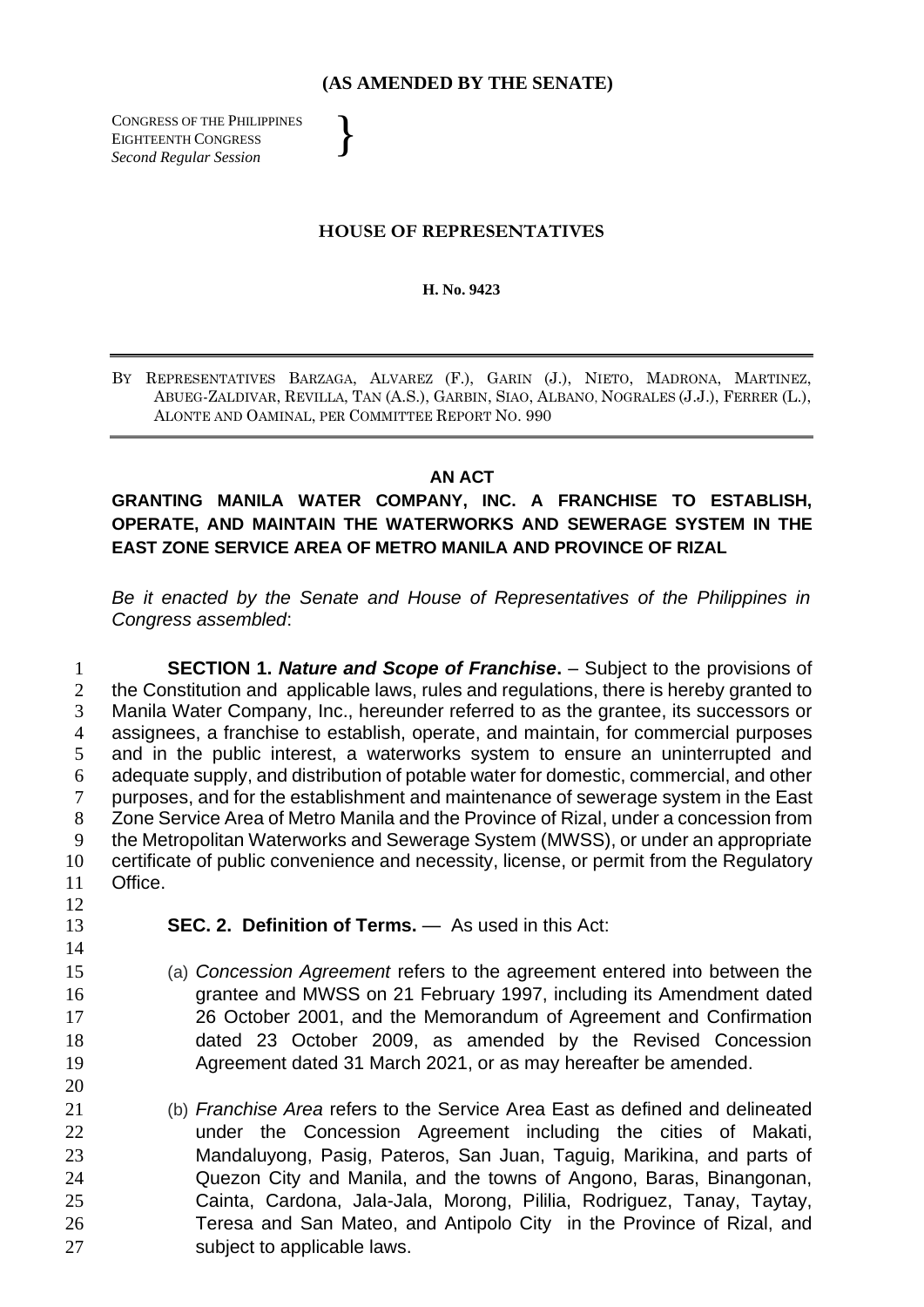(c) *Regulatory Office* refers to the Regulatory Office established under the Concession Agreement (the "MWSS Regulatory Office"), or its legal successor as may be created or reorganized by Executive Order or by law.

 **SEC. 3.** *Rights and Privileges***.** — Without limiting the scope of authority of the grantee provided under Section 1, the grantee shall establish, manage, operate, repair, rehabilitate, expand, and improve the waterworks and sewerage system in the Franchise Area, including the right to bill and collect fees from end-users for water supply and sewerage services.

- 
- 

The grantee shall also have the rights and privileges to:

- (a) develop, finance, construct, install, maintain, and operate, as its operations may require, water sources, including new raw water sources, including deep wells, dams, aqueducts, tunnels, treatment plants, reservoirs, pump stations, and facilities for transmission, conveyance and distribution of water including pipelines, machineries, and other waterworks for the purpose of supplying water in the Franchise Area, for domestic, commercial, industrial, and other purposes;
- (b) recover, supply, distribute, and reuse treated and grey water, whether in 22 bulk or retail, within Franchise Area for domestic, commercial or **industrial and other purposes;**
- (c) finance, construct, install, maintain, and operate sewerage systems, whether separate or combined, as may be necessary for the proper sanitation and other uses within the Franchise Area: *Provided,* That the grantee may only offer services to non-residential customers for 29 industrial effluents compatible with available treatment processes;
- (d) purify water from deep well, reservoirs, dams and other water sources subject to the approval of the Department of Health or any other government agency concerned;
- (e) construct works across, over, through or alongside, any stream, water- course, canal, ditch, public places, bridges, street, avenue, highway, or railway, as the location of said works may require: *Provided*, That the works be constructed in a manner as to afford security to life and property, and to the extent reasonably possible not to obstruct traffic: *Provided*, *further,* That the stream, water-course, canal, ditch, public places, bridges, street, avenue, highway, or railway so crossed or intersected shall be restored as provided in Section 6; and
- (f) disconnect water supply and discontinue provision of water or wastewater services if customer defaults in the payment of fees for the services provided, or for acts of pilferage pursuant to Republic Act No. 8041 or the "National Water Crisis Act of 1995"*.*
- **SEC. 4.** *Manner of Operation of Stations or Facilities***.**  All waterworks and sewerage systems for water and sewerage services owned, maintained, operated, or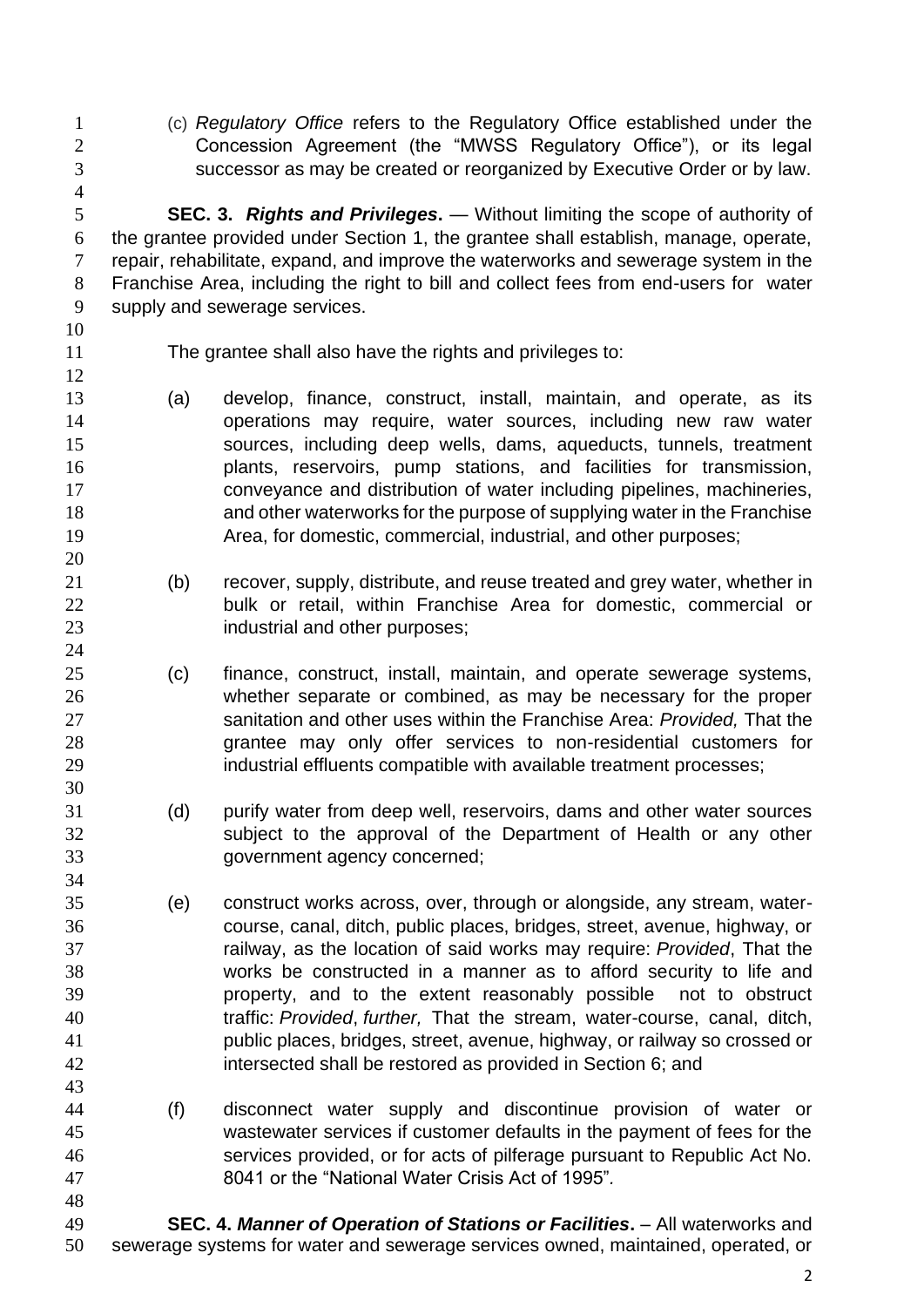managed by the grantee, its successors or assignees shall be operated and maintained at all times in accordance with industry standards provided for in RA No. 9275 or the "Philippine Clean Water Act of 2004" and Presidential Decree No. 1067 or "The Water Code of the Philippines", and as specified in the Concession Agreement, certificate of public convenience and necessity, license, or permit.

 The grantee shall comply with the resolutions, issuances, and standards set by the Regulatory Office and other concerned government agencies.

 The La Mesa Dam and Reservoir which was designed to be a complementary facility to the Balara Water Treatment Plants operated by the grantee shall continue to 12 be managed by the grantee with the approval of the [Regulatory Office] MWSS. 

 It shall be the duty of the grantee, its successors or assignees, whenever required to do so by the Regulatory Office, or any authorized government agency, to modify, improve, and change the waterworks and sewerage system or facilities in a manner and extent as the technological improvements in the water supply and sewerage services shall render beneficial to consumers, and shall promote efficiency and environmental sustainability. 

 The grantee shall promote water conservation and avoid water wastage. With the approval of the Regulatory Office and considering cost efficiencies, the grantee shall establish water impounding facilities, consider and undertake the recovery and appropriate reuse of wastewater, grey water, industrial water, and reclaimed water. The grantee may adopt waste-to-energy or similar technology utilizing sludge waste from its wastewater facilities to promote energy efficiency in its operations. 

 **SEC. 5.** *Certificate of Public Convenience and Necessity, License or Permit***.** – For purposes of this Act, EXCEPT WITH RESPECT TO THE PROVISION ON EXCLUSIVITY OF RIGHTS STATED IN ARTICLE XII, SECTION 11 OF THE 1987 PHILIPPINE CONSTITUTION, the Concession Agreement shall serve as the certificate of public convenience and necessity, license, or permit of the grantee for the operation of its waterworks and sewerage system.

 The Concession Agreement between the MWSS and the grantee shall remain valid unless otherwise terminated, after due notice and hearing for reasons provided in the Concession Agreement, or invalidated by a court of competent jurisdiction or by a government agency authorized by law to do so when national security, national emergency, or public interest so requires, or unless modified or amended under this Act or any subsequent law.

 WHEN PUBLIC INTEREST FOR AFFORDABLE WATER SECURITY SO REQUIRES AND UPON APPLICATION OF THE GRANTEE, MWSS SHALL BE AUTHORIZED TO APPROVE THE AMENDMENT OF THE CONCESSION AGREEMENT TO EXTEND ITS TERM UP TO THE TERM OF THE FRANCHISE, AFTER THE APPROPRIATE NOTICE AND HEARING.

 The grantee, its successors or assignees, shall apply for a certificate of public convenience and necessity, license, or permit when a new regulatory framework for water service providers is established by law or when required by the Regulatory Office, which will supersede the terms and conditions of the Concession Agreement: *Provided,* That if the public service function and the recovered and retained assets of the MWSS, as defined in the Concession Agreement, are privatized by law, the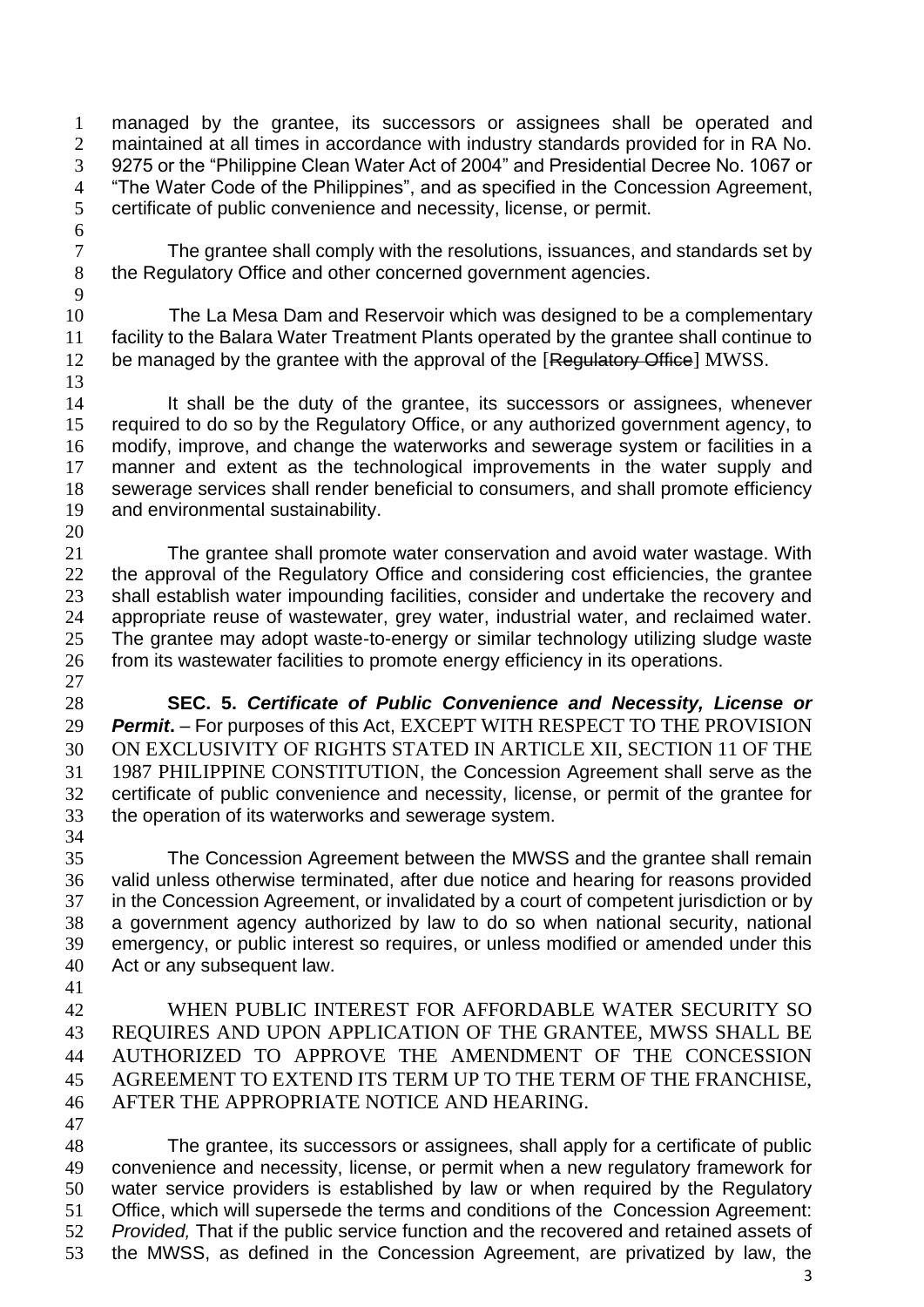grantee shall have the right to match the highest compliant bid after a public bidding for MWSS owned assets in the waterworks and sewerage system in the Franchise Area. The right to match shall be exercised within thirty (30) days from receipt of written notice of the amount of the highest compliant bid, and the grantee shall have a period of ninety (90) days to pay the bid price: *Provided, further,* That the bidding process shall be in accordance with the Commission on Audit Circular No. 89-296 or the "Audit Guidelines on the Divestment or Disposal of Property and Other Assets of National Government Agencies and Instrumentalities, Local Government Units and Government-Owned or Controlled Corporations and their Subsidiaries", AS MAY BE AMENDED, and other related laws or issuances.

 **SEC. 6.** *Excavation and Restoration Works* – For the purpose of erecting and maintaining water pipelines, sewerage line, and other related facilities, it shall be lawful for the grantee, its successors or assignees, with prior approval of the Department of Public Works and Highways (DPWH), Metropolitan Manila Development Authority (MMDA), or the local government units (LGU) concerned, as may be appropriate, to make excavations or lay pipes in any of the public places, roads, highways, streets, lanes, alleys, avenues, sidewalks, or bridges in the Franchise Area: *Provided, however*, That public place, road, highway, street, lane, alley, avenue, sidewalk, or bridge disturbed, altered, or changed by reason of erection of water pipelines and other related facilities, shall be repaired or replaced in workmanlike manner by the grantee, its successors or assignees, in accordance with 23 the standards set by the DPWH, MMDA, or the LGU concerned. Should the grantee, its successors or assignees, after a ten (10)-day notice from the said authority, fail, refuse, or neglect to repair or replace any part of a public place, road, highway, street, lane, alley, avenue, sidewalk, or bridge altered, changed or disturbed by the grantee, its successors or assignees, then the DPWH, MMDA, or the LGU concerned shall have the right to have the same repaired or replaced in good order and condition and charge the grantee, its successors or assignees at double the amount of the costs and expenses for such repair or replacement.

 **SEC. 7.** *Responsibility to the Public.* – The grantee, its successors or assignees shall conform to the ethics of honest enterprise and shall provide water supply and sewerage services to the Franchise Area in a prudent, efficient, and satisfactory manner.

 For the public interest, as far as feasible and whenever required by the Regulatory Office, the grantee shall modify, improve, or change its facilities, pipelines, systems, and equipment for the purpose of providing efficient and reliable service at reasonable costs. The grantee shall charge reasonable and just fees for its services to all types of consumers and water users within its Franchise Area in accordance with Section 8 of this Act.

 The grantee, its successors or assignees, shall comply with environmental and sustainability standards, and shall work with the local government units to ensure safe and inclusive development.

 THE GRANTEE SHALL COMPLY WITH ALL ITS OBLIGATIONS AS PROVIDED UNDER THIS FRANCHISE, PERTINENT LAWS AND REGULATIONS, INCLUDING REPUBLIC ACT NO. 8371 OR "THE INDIGENOUS PEOPLES' RIGHTS ACT OF 1997", REQUIRING IN THE APPROPRIATE CASES FREE AND PRIOR INFORMED CONSENT (FPIC) AND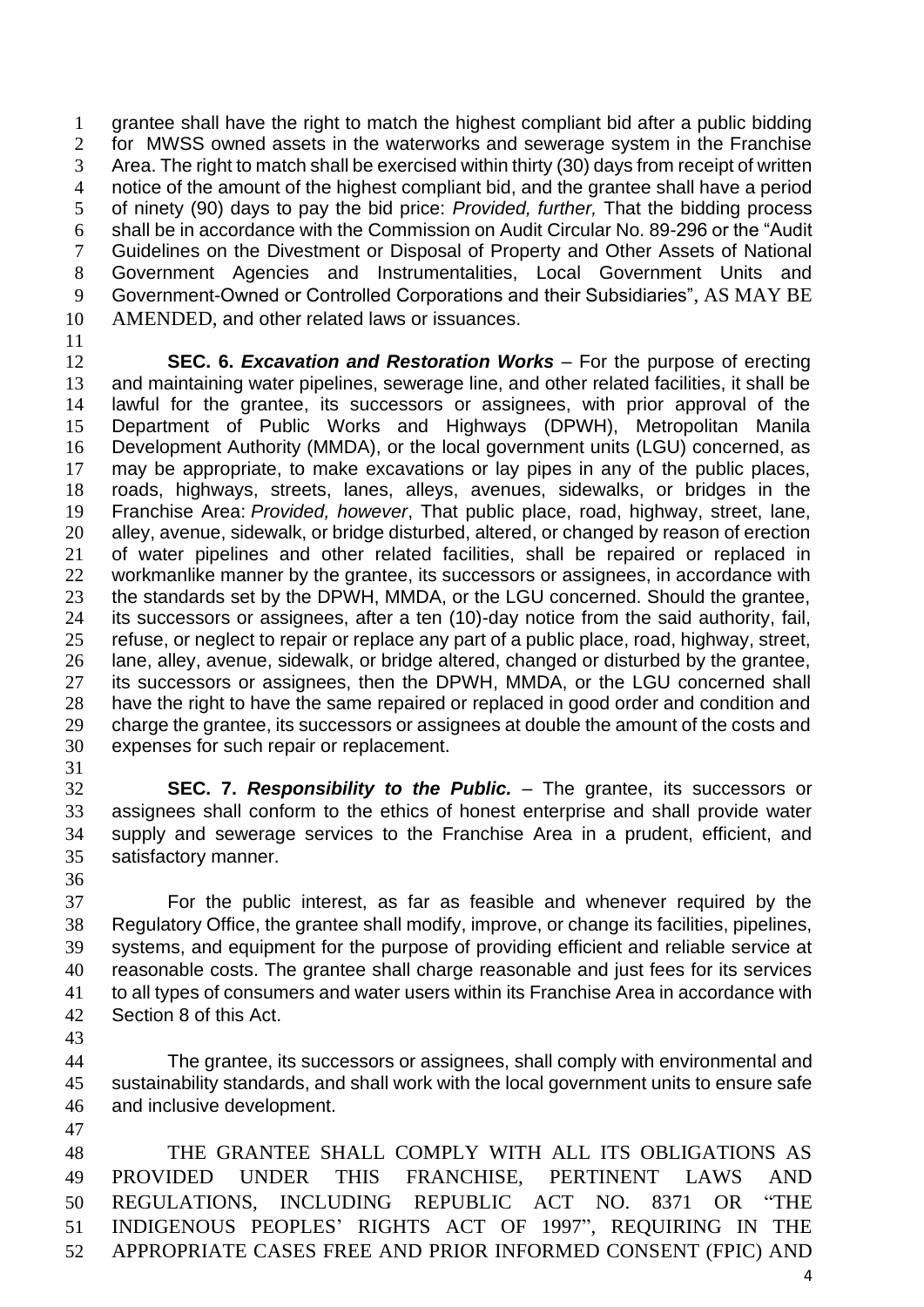OTHER RELATED PROCESSES, RELEVANT JURISPRUDENCE AND THE CONCESSION AGREEMENT. THE GRANTEE SHALL LIKEWISE INSTITUTE MECHANISMS THAT WILL FACILITATE CONSULTATION WITH THE STAKEHOLDERS ON THE FORMER'S SERVICES.

 **SEC. 8.** *Setting Tariffs, Rates and Other Charges.* – The Regulatory Office, with the approval of MWSS Board of Trustees under the Concession Agreement, shall establish tariffs, rates and other charges which are fair and reasonable, and ensure economic viability and a fair return on investments.

 Tariffs, rates and charges shall be based on and consistent with a rate-setting methodology that the Regulatory Office shall, after due consultation with stakeholders, define and publish, taking into account the following, AMONG OTHERS:

- (a) reasonable and prudent capital and recurrent, EFFICIENT AND PRUDENT costs of providing the service including a reasonable rate of 17 return on capital;
- 18 (b) efficiency of the service;
- (c) incentives for enhancement of efficiency which shall not exceed the **limitations applicable to public utilities;**
- (d) willingness to pay of the customers/consumers;
- 22 (e) equity considerations; [and]
- (f) administrative simplicity
- (G) METHODOLOGY PROVIDED UNDER THE CONCESSION AGREEMENT; AND
- (H) COMPLIANCE WITH OBLIGATIONS AS SET OUT UNDER PERTINENT LAWS, JURISPRUDENCE AND THE CONCESSION AGREEMENT.

 Tariffs, rates, and charges set by the Regulatory Office, as approved by the MWSS Board of Trustees under the Concession Agreement, shall be presumed valid and reasonable, unless declared otherwise in a proper administrative or judicial proceeding. 

 **SEC. 9.** *Protection of Consumer Interests. –* The grantee shall establish a consumer desk that will handle consumer complaints and ensure adequate protection of consumer interests. The grantee shall act with dispatch on all complaints brought before it.

 The grantee shall ensure that service interruptions shall be minimal and shall observe the standards imposed by the Regulatory Office.

 **SEC. 10.** *Election of Independent Directors –* The Board of Directors of the grantee shall have independent directors constituting at least twenty percent (20%) of 44 its total membership. These independent directors must be elected [by a majority of 45 all the holders of outstanding shares entitled to vote. I IN ACCORDANCE WITH AND SHALL BE SUBJECT TO THE PROVISIONS OF THE REVISED CORPORATION CODE, AS WELL AS OTHER PERTINENT RULES AND REGULATIONS.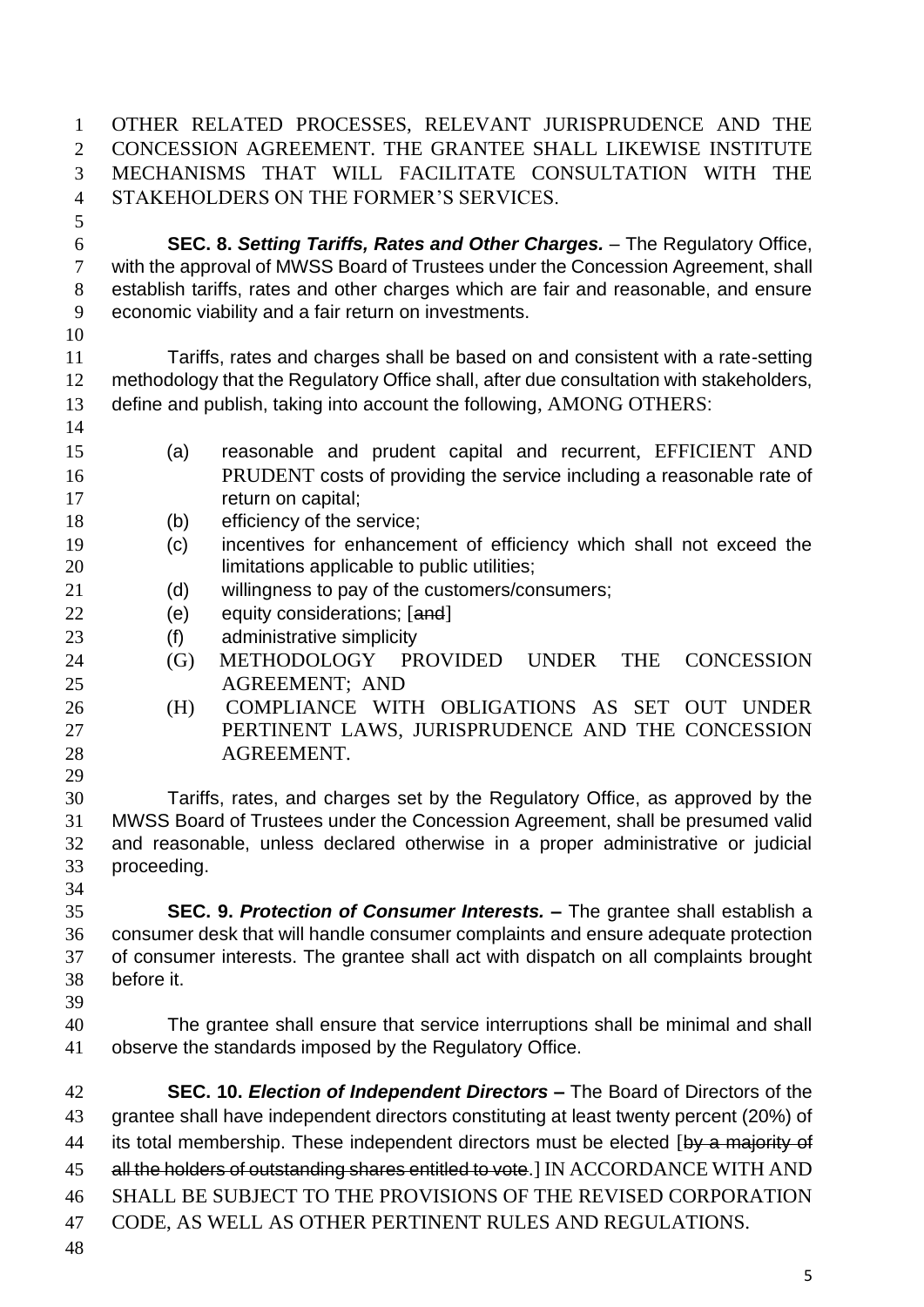An independent director is a person who, apart from shareholdings and fees received from the corporation, is independent of management and free from any business or other relationship which could, or could reasonably be perceived to, materially interfere with the exercise of independent judgment in carrying out the responsibilities as a director.

 THE GRANTEE'S INDEPENDENT DIRECTORS SHALL HAVE AT LEAST THREE (3) YEARS OF MANAGEMENT OR SUPERVISORY EXPERIENCE IN THE PROFESSIONAL FIELDS OF WATER SECURITY, WATER SCIENCE POLICY AND MANAGEMENT, ENVIRONMENTAL SCIENCE, OR ANY SIMILAR FIELD.

 **SEC. 11.** *Right of the Government. –* A special right is hereby reserved to the President of the Philippines, in times of war, rebellion, public peril, calamity, emergency, disaster, or disturbance of peace and order, to temporarily take over and operate the waterworks and sewerage system of the grantee; to temporarily suspend the operation of any portion thereof in the interest of public safety, security, and public welfare; or to authorize the temporary use and operation thereof by any agency of the government, upon due compensation to the grantee, for the use of said waterworks and sewerage system during the period when they shall be so operated.

 **SEC. 12.** *Right of Eminent Domain. –* Subject to the limitations and procedures prescribed by law, the grantee, its successors or assignees, is authorized to exercise the power of eminent domain insofar as it may be reasonably necessary for the efficient establishment, improvement, upgrading, rehabilitation, maintenance, and operation of services. The grantee is authorized to install and maintain its water 27 pipelines and other facilities over, under, and across public property, including streets, highways, parks, and other similar property of the Government of the Philippines, its branches, or any of its instrumentalities. The grantee may acquire private property as is actually necessary for the realization of the purposes for which this franchise is granted, including pipelines, buildings, infrastructure, machineries, and equipment previously, currently, or actually used, or intended to be used, or have been abandoned, unused, or underutilized, or which obstructs its facilities, for the operation of a waterworks and sewerage system for the conveyance of water supply and sewerage services to end-users in the Franchise Area: *Provided*, That expropriation proceedings before the proper court shall have been instituted and just compensation paid*.*

 **SEC. 13.** *Term of the Franchise. –* This franchise shall be for a term of twenty- five (25) years from the effectivity of this Act, unless sooner cancelled or revoked by Congress when the public interest so requires or when the grantee fails to reasonably comply with regulatory standards. THIS FRANCHISE SHALL BE DEEMED *IPSO FACTO* REVOKED IN THE EVENT THE GRANTEE FAILS TO OPERATE CONTINUOUSLY FOR TWO (2) YEARS, OR IN CASE OF DEFAULT, AS PROVIDED FOR IN THE GRANTEE'S CONCESSION AGREEMENT.

 **SEC. 14.** *Acceptance and Compliance. –* Acceptance of this franchise shall be given in writing to the Congress of the Philippines, through the Committee on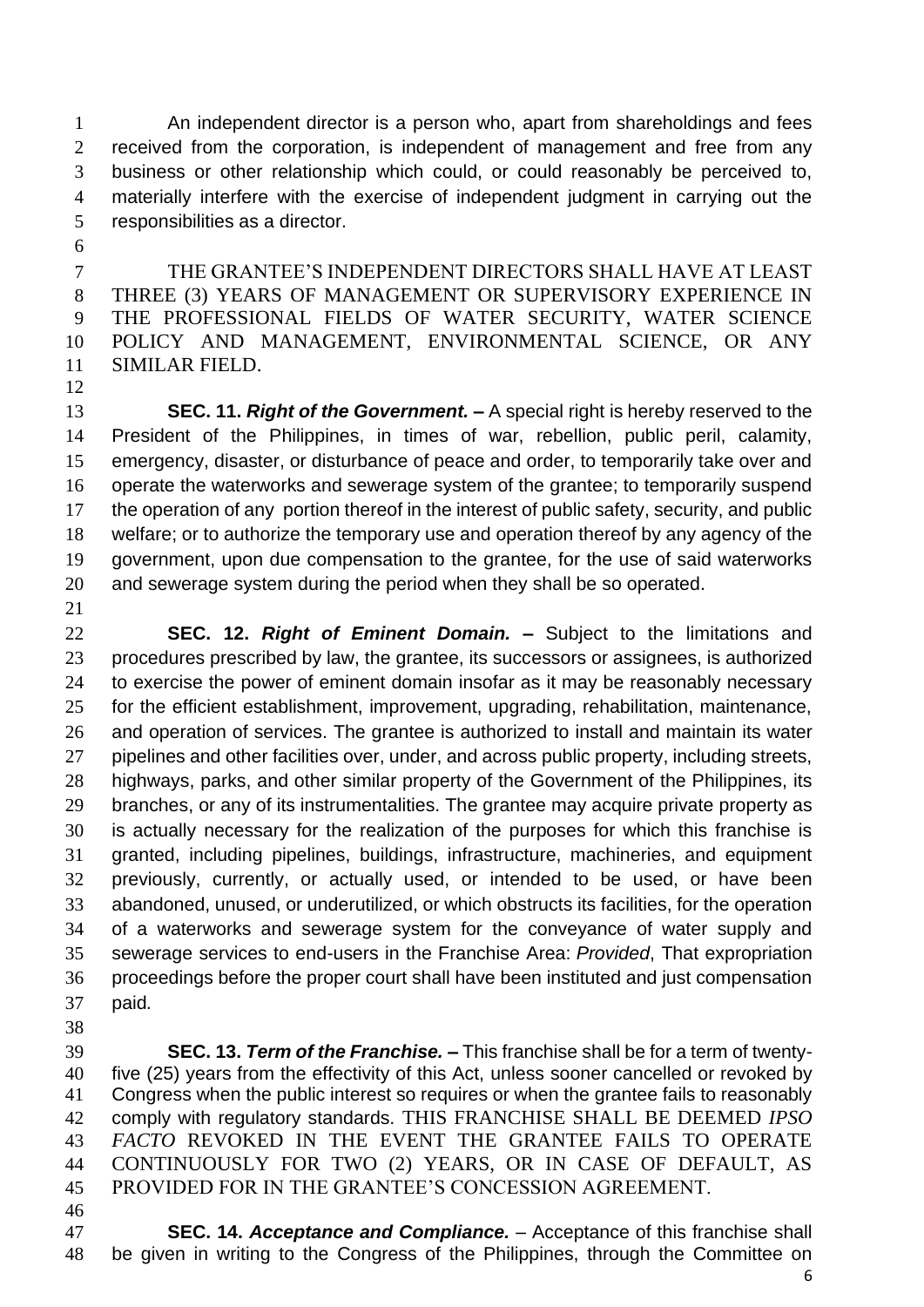Legislative Franchises of the House of Representatives and the Committee on Public Services of the Senate, within sixty (60) days from the effectivity of this Act. Upon giving such acceptance, the grantee, its successors or assignees, shall exercise the privileges granted under this Act. Nonacceptance shall render this franchise void. 

 **SEC. 15***. Warranty in Favor of the National and Local Governments. –* The grantee shall hold the national, provincial, city, and municipal governments of the Philippines free from all claims, liabilities, demands, or actions arising from accidents causing injury to persons or damage to properties, during the construction or operation of the waterworks and sewerage system facilities of the grantee.

 SEC. 16. *COMMITMENT TO PROVIDE AND PROMOTE THE CREATION OF EMPLOYMENT OPPORTUNITIES. –* THE GRANTEE SHALL CREATE EMPLOYMENT OPPORTUNITIES AND ACCEPT ON-THE-JOB TRAINEES IN ITS FRANCHISE OPERATIONS: *PROVIDED,* THAT PRIORITY SHALL BE ACCORDED TO THE RESIDENTS OF THE PLACE WHERE THE GRANTEE HOLDS OFFICE OR OPERATES: *PROVIDED FURTHER,* THAT THE GRANTEE SHALL COMPLY WITH THE APPLICABLE LABOR STANDARDS AND ALLOWANCE ENTITLEMENT UNDER EXISTING LABOR LAWS, RULES AND REGULATIONS, AND SIMILAR ISSUANCES.

 THE EMPLOYMENT OPPORTUNITIES OR JOBS CREATED SHALL BE REFLECTED IN THE GENERAL INFORMATION SHEET (GIS) TO BE SUBMITTED TO THE SECURITIES AND EXCHANGE COMMISSION (SEC) ANNUALLY.

 **SEC.** [**16**] 17**.** *Liability for Damages. –* The grantee shall be liable for any injury to persons and damage to property caused by any accident arising from defective construction of infrastructure built pursuant to the operation of its business under this franchise, or by neglect or failure to keep its pipelines and other related facilities in safe condition.

 **SEC.** [**17**] 18**.** *Sale, Lease, Transfer, Grant of Usufruct, or Assignment of Franchise. –* The grantee shall not sell, lease, transfer, grant the usufruct of, nor assign this franchise or the rights and privileges acquired thereunder to any person, firm, company, corporation, or other commercial or legal entity, nor merge with any other corporation or entity, nor shall the controlling interest of the grantee be transferred, simultaneously or contemporaneously, to any person, firm, company, corporation, or entity without the prior approval of Congress: *Provided*, That the foregoing limitations shall not apply to any [transfer, sale, or issuance of shares of stock at the level of corporate stockholders of the grantee: *Provided*, *further*, That the foregoing limitations shall not apply in case of assignment or transfer of the operation of any of its related business: *Provided*, *furthermore*, That any transfer, sale, or 43 issuance at the level of the corporate stockholders of the grantee is in accordance with applicable constitutional limitations.] :(1) TRANSFER OR ISSUANCE OF SHARES OF STOCK IN THE IMPLEMENTATION OF REQUIREMENTS FOR THE DISPERSAL OF THE GRANTEE'S OWNERSHIP PURSUANT TO SECTION 19 OF THIS ACT; (2) TRANSFER OR SALE OF SHARES OF STOCK TO AN INVESTOR OR INVESTORS; (3) ISSUANCE OF SHARES OF STOCK TO ANY INVESTOR OUT OF THE UNISSUED AUTHORIZED CAPITAL STOCK OF THE GRANTEE OR PURSUANT TO OR IN CONNECTION WITH ANY INCREASE IN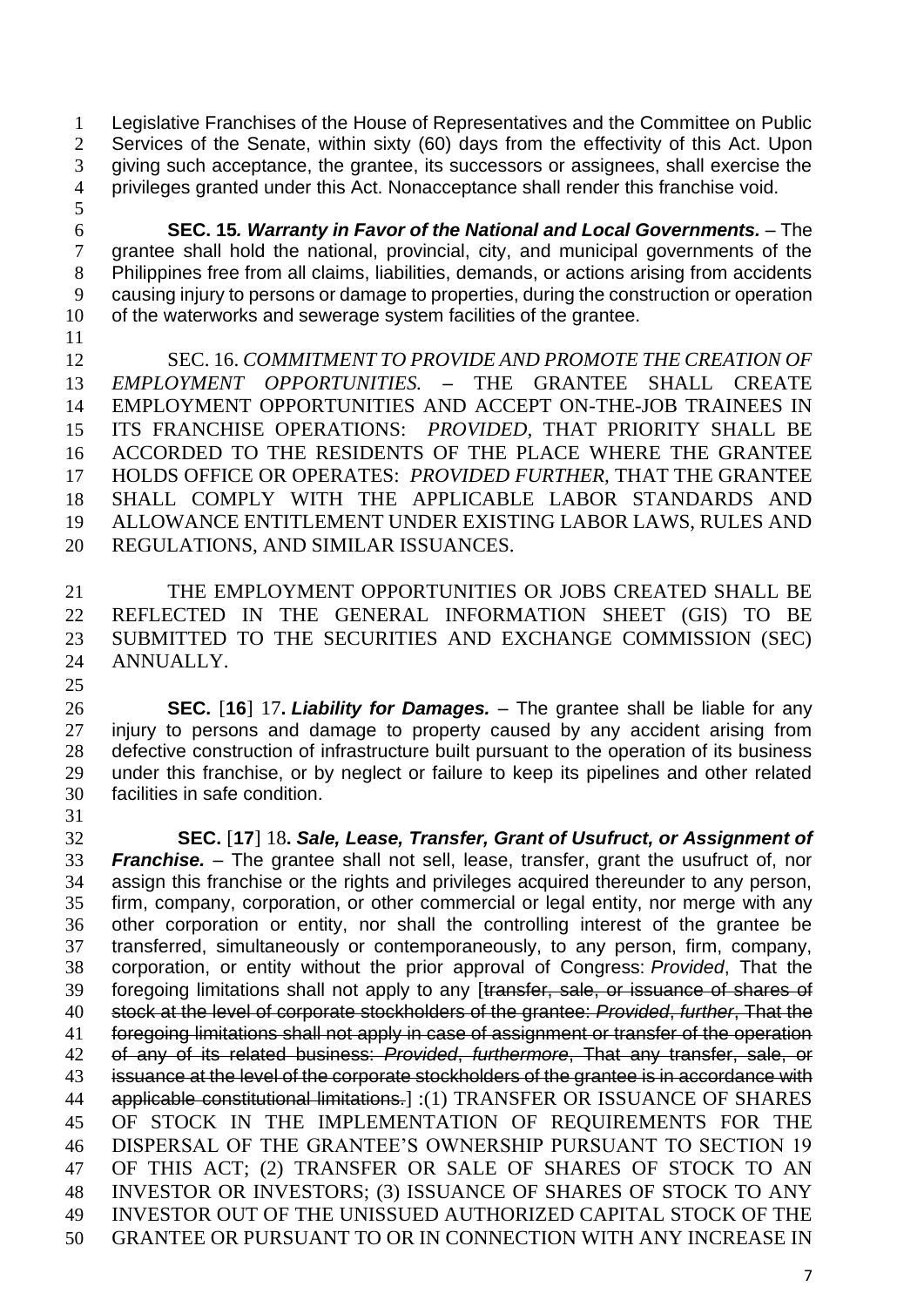THE GRANTEE'S AUTHORIZED CAPITAL STOCK WHICH SHALL RESULT IN THE DILUTION OF THE STOCKHOLDINGS OF THE GRANTEE'S THEN EXISTING STOCKHOLDERS; (4) COMBINATION THEREOF WHERE SUCH TRANSFER, SALE OR ISSUANCE IS EFFECTED IN ORDER TO ENABLE THE GRANTEE TO RAISE THE NECESSARY CAPITAL OR FINANCING FOR THE PROVISION OF ANY OF THE SERVICES AUTHORIZED BY THIS ACT OR CARRY OUT ANY OF THE PURPOSES FOR WHICH THE GRANTEE HAS BEEN INCORPORATED OR ORGANIZED; (5) SALE, TRANSFER OR ASSIGNMENT BY THE STOCKHOLDERS OF THE GRANTEE IN FAVOR OF A HOLDING COMPANY, THE CONTROLLING STOCKHOLDERS OF WHICH ARE THE SAME CONTROLLING STOCKHOLDERS OF THE GRANTEE: *PROVIDED FURTHER*, THAT ANY SUCH TRANSFER, SALE OR ISSUANCE IS IN ACCORDANCE WITH ANY APPLICABLE CONSTITUTIONAL LIMITATION.

 The grantee shall inform Congress, through the Office of the Speaker of the House of Representatives and the Office of the Senate President, of any sale, lease, transfer, grant of usufruct, or assignment of franchise or the rights and privileges acquired thereunder, or of the merger or transfer of the controlling interest of the grantee, within sixty (60) days after the completion of the said transaction. Failure to report to Congress such change of ownership shall render the franchise *ipso facto* revoked. Any person or entity to which this franchise is sold, transferred, or assigned 22 shall be subject to the same conditions, terms, restrictions, and limitations of this Act. 

 **SEC.** [**18**] 19**.** *Dispersal of ownership. –* In accordance with the constitutional provision to encourage public participation in public utilities, the grantee, a publicly listed corporation in the Philippine Stock Exchange, shall maintain its listing therein 27 and comply with its minimum public float requirement during the term of the franchise. Noncompliance therewith shall render the franchise *ipso facto* revoked. 

 **SEC.** [**19**] 20**.** *Information Dissemination. –* An information dissemination campaign regarding public services and operations of the grantee, as well as the general provisions of the franchise including its term, shall be made known to all end- users in the Franchise Area. 

- **SEC.** [**20**] 21**.** *Reportorial Requirement. –* The grantee shall submit an annual report on its compliance with the terms and conditions of the franchise and on its operations to the Congress of the Philippines, through the Committee on Legislative Franchises of the House of Representatives and the Committee on Public Services of the Senate, on or before April 30 of every year during the term of its franchise.
- 

 The annual report shall include an update on the development, operation, and expansion of business; audited financial statements; latest GIS officially submitted to the SEC, if applicable; certification of the Regulatory Office on the status of its permits and operations; and an update on its minimum public float required under Section 18. 

 THE GRANTEE SHALL SUBMIT TO THE MWSS REGULATORY OFFICE A COMPLETION PLAN FOR THE ESTABLISHMENT AND OPERATION OF WATER, SEWERAGE AND SANITATION PROJECTS COVERING A PERIOD UNTIL 2037, WHICH SHALL INCLUDE PERIODIC FIVE-YEAR COMPLETION TARGETS WITH THE END GOAL OF ACHIEVING ONE HUNDRED PERCENT (100%) WATER AND COMBINED SEWERAGE AND SANITATION COVERAGE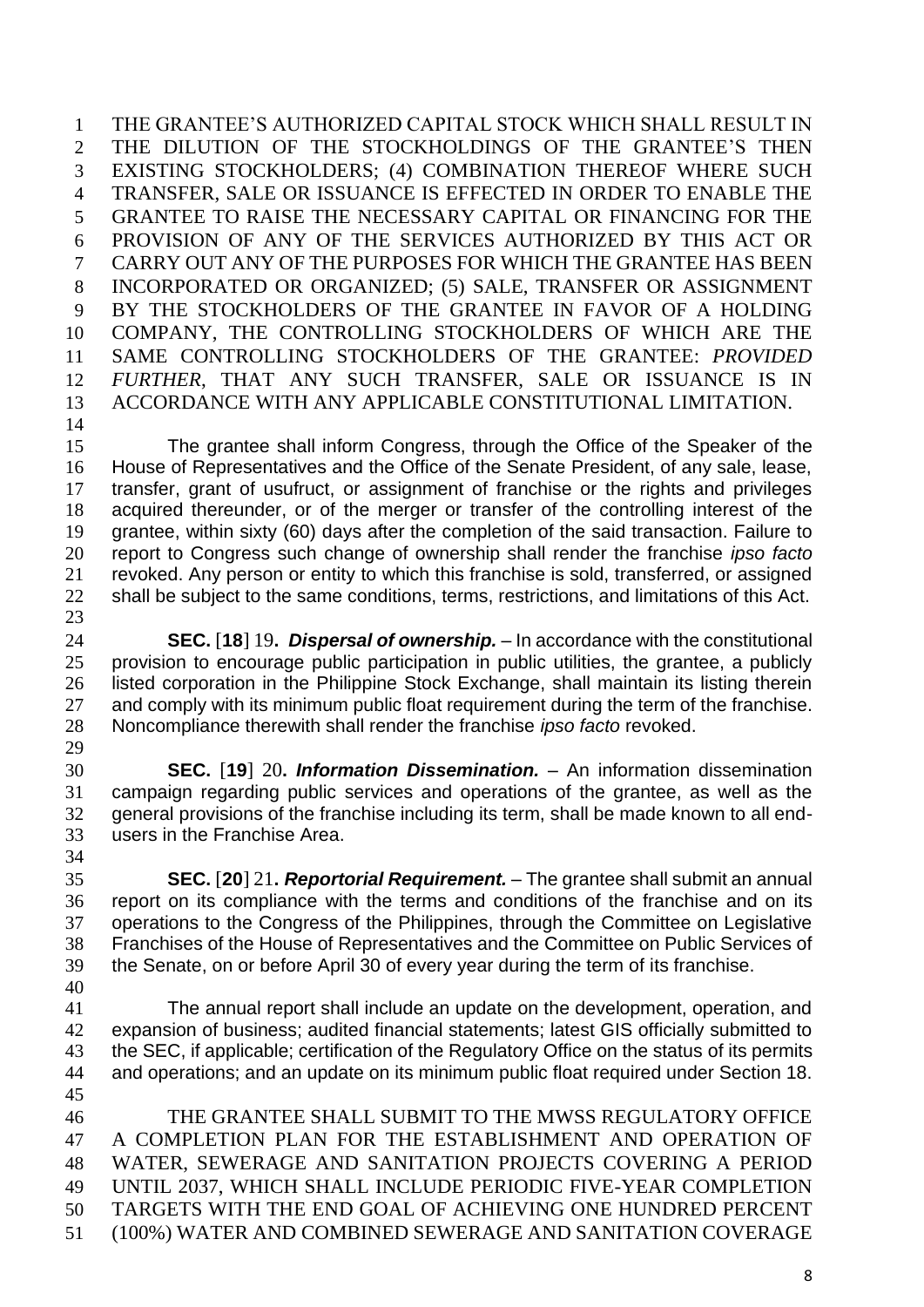BY 2037. THE GRANTEE SHALL SUBMIT AN ANNUAL PROGRESS REPORT OF ITS COMPLIANCE WITH SUCH TARGETS TO THE MWSS REGULATORY OFFICE AND TO CONGRESS.

 The Regulatory Office shall, one (1) year from the grant of this franchise, and every five (5) years thereafter, conduct a comprehensive assessment of the grantee's operations and compliance with the conditions imposed hereunder and submit a report thereof to Congress. The grantee shall transmit to the Regulatory Office all information and documents necessary to complete such assessment. 

 **SEC.** [**21**] 22**.** *Fine. –* Failure of the grantee to submit the requisite annual 12 report to Congress shall be penalized by a fine of [Five hundred pesos (P500.00)] ONE MILLION PESOS (P1,000,000.00) for each working day of noncompliance. The fine shall be collected separately from the reportorial penalties imposed by the Regulatory Office and it shall be remitted to the Bureau of the Treasury. 

 SEC. 23. *TAX PROVISION*. – THE GRANTEE, ITS SUCCESSORS OR ASSIGNEES SHALL BE LIABLE TO PAY THE SAME TAXES ON THEIR REAL ESTATE BUILDINGS AND PERSONAL PROPERTY, AS OTHER PERSONS OR CORPORATIONS WHICH ARE NOW OR HEREAFTER MAY BE REQUIRED BY LAW TO PAY. THE GRANTEE, ITS SUCCESSORS, OR ASSIGNEES SHALL CONTINUE TO BE LIABLE FOR INCOME TAXES PAYABLE UNDER TITLE II OF THE NATIONAL INTERNAL REVENUE CODE. IN NO CASE SHALL THE INCOME TAXES DUE FROM THE GRANTEE, ITS SUCCESSORS AND ASSIGNEES, BE PASSED ON TO ITS CONSUMERS. 

 THE GRANTEE SHALL FILE THE RETURN WITH AND PAY THE TAX DUE THEREON TO THE COMMISSIONER OF INTERNAL REVENUE OR HIS DULY AUTHORIZED REPRESENTATIVE IN ACCORDANCE WITH THE NATIONAL INTERNAL REVENUE CODE, AND THE RETURN SHALL BE SUBJECT TO AUDIT BY THE BUREAU OF INTERNAL REVENUE. 

 **SEC.** [**22**] 24**.** *Equality Clause. –* Any advantage, favor, privilege, exemption, or immunity granted under existing franchises, or which may hereafter be granted for water distribution utility, upon prior review and approval of Congress, shall become part of this franchise and shall be accorded immediately and unconditionally to the herein grantee: *Provided*, That the foregoing shall neither apply to nor affect provisions of waterworks and sewerage system franchises concerning territorial coverage, the term, or the type of service authorized by the franchise.

 **SEC.** [**23**] 25**.** *Applicability of Existing Laws. –* The grantee shall comply with 42 and be subject to the provisions of Commonwealth Act No. 146, or the "Public Service" Act," as amended, and other pertinent laws relating to the operation of its business. 

 **SEC.** [**24**] 26**.** *Repealability and Nonexclusivity Clause. –* This franchise shall be subject to amendment, alteration, or repeal by Congress when public interest so requires and shall not be interpreted as an exclusive grant of the privileges herein provided for. 

 **SEC.** [**25**] 27**.** *Separability Clause. –* If any of the sections or provisions of this Act is held invalid, all other provisions not affected thereby shall remain valid.